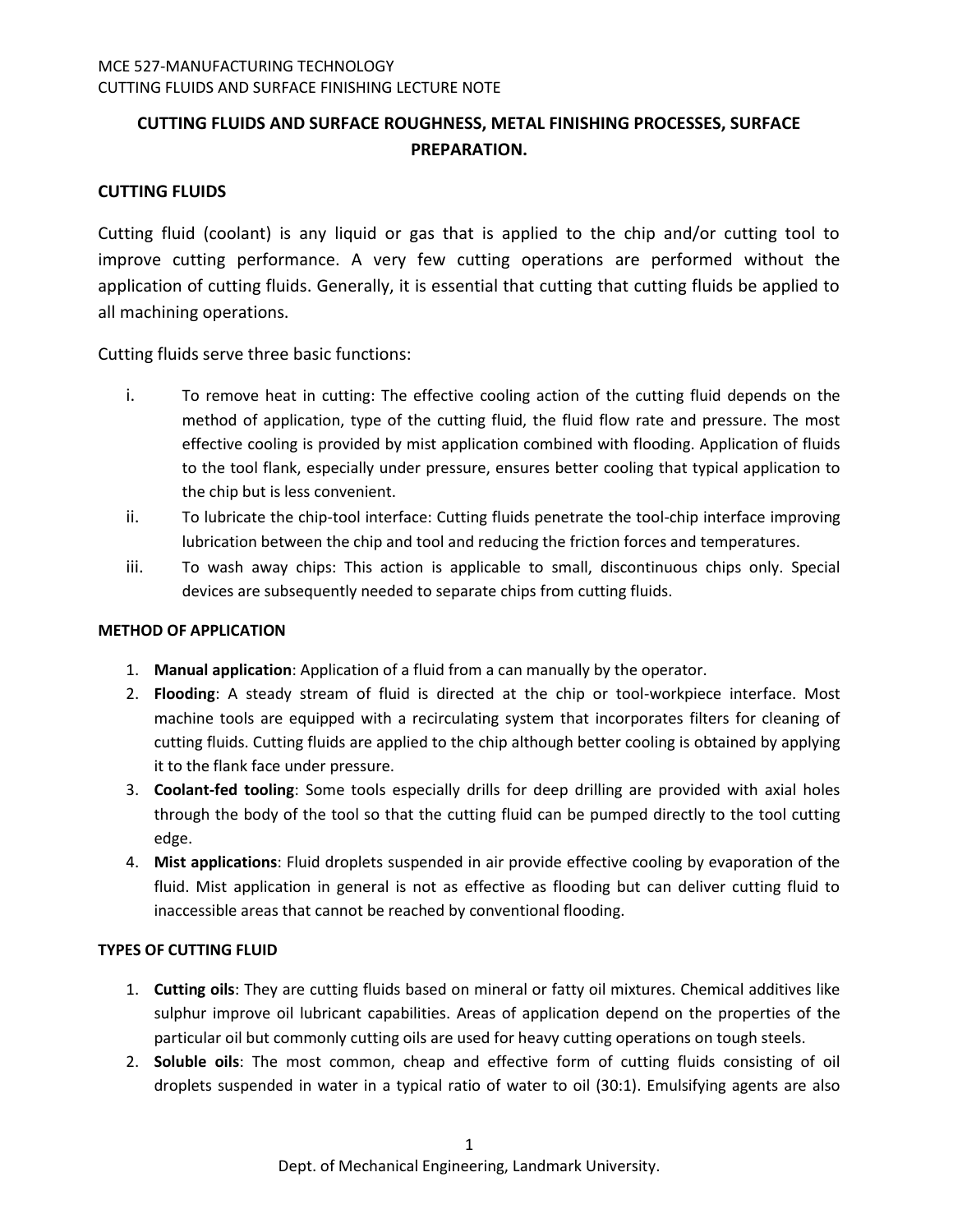#### MCE 527-MANUFACTURING TECHNOLOGY CUTTING FLUIDS AND SURFACE FINISHING LECTURE NOTE

added to promote stability of emulsion. For heavy duty work, extreme pressure additives are used. Oil emulsions are typically used for aluminium and copper alloys.

3. **Chemical fluids**: These cutting fluids consist of chemical diluted in water. They possess good flushing and cooling abilities. Tend to form more stable emulsions but may have harmful effects to the skin.

## **Environmental issues**

Cutting fluids become contaminated with garbage, small chips, bacteria, etc, over time. Alternative ways of dealing with the problem of contamination are:

- i. Replace the cutting fluid at least twice per month.
- ii. Machine without cutting fluids (dry cutting)
- iii. Use a filtration system to continuously clean the cutting fluid.

# **FINISHING OPERATIONS**

The objective is to achieve superior surface finish up to mirror-like finishing and very close dimensional precision. Some of the finishing operations are discussed below:

i. **Honing**: is a finishing process performed by honing tool which contains a set of three to dozen and more bonded abrasive sticks. The sticks are equally spaced about the periphery of the honing tool. They are held against the work surface with controlled light pressure, usually exercised by small springs. The honing tool is given a complex rotational and oscillatory axial motion, which combine to produce a crosshatched lay pattern of very low surface roughness. Honing produces a characteristic crosshatched surface surface that tends to retain lubrication during operation of the component, thus contributing to its function and service life. A cutting fluid must be used in honing to cool and lubricate the tool and to help remove the chips. A common application of honing is to finish the holes. Typical examples include bores of internal combustion engines, bearings, hydraulic cylinders and gun barrels.



Schematics of honing process showing the honing tool, how the abrasive sticks are pressed against the work surface by springs, and the resulting surface pattern.

ii. **Lapping**: In this, oil-based fluid suspension of very small free abrasive grains (aluminium oxide and silicon carbide, with typical grit sizes between 300 and 600) and lapping compound is applied between the workpiece and the lapping tool. The lapping tool is called a lap which is made of soft materials like copper, lead or wood. The lap has the reverse of the desired shape of the work part. To accomplish the process, the lap is pressed against the work and moved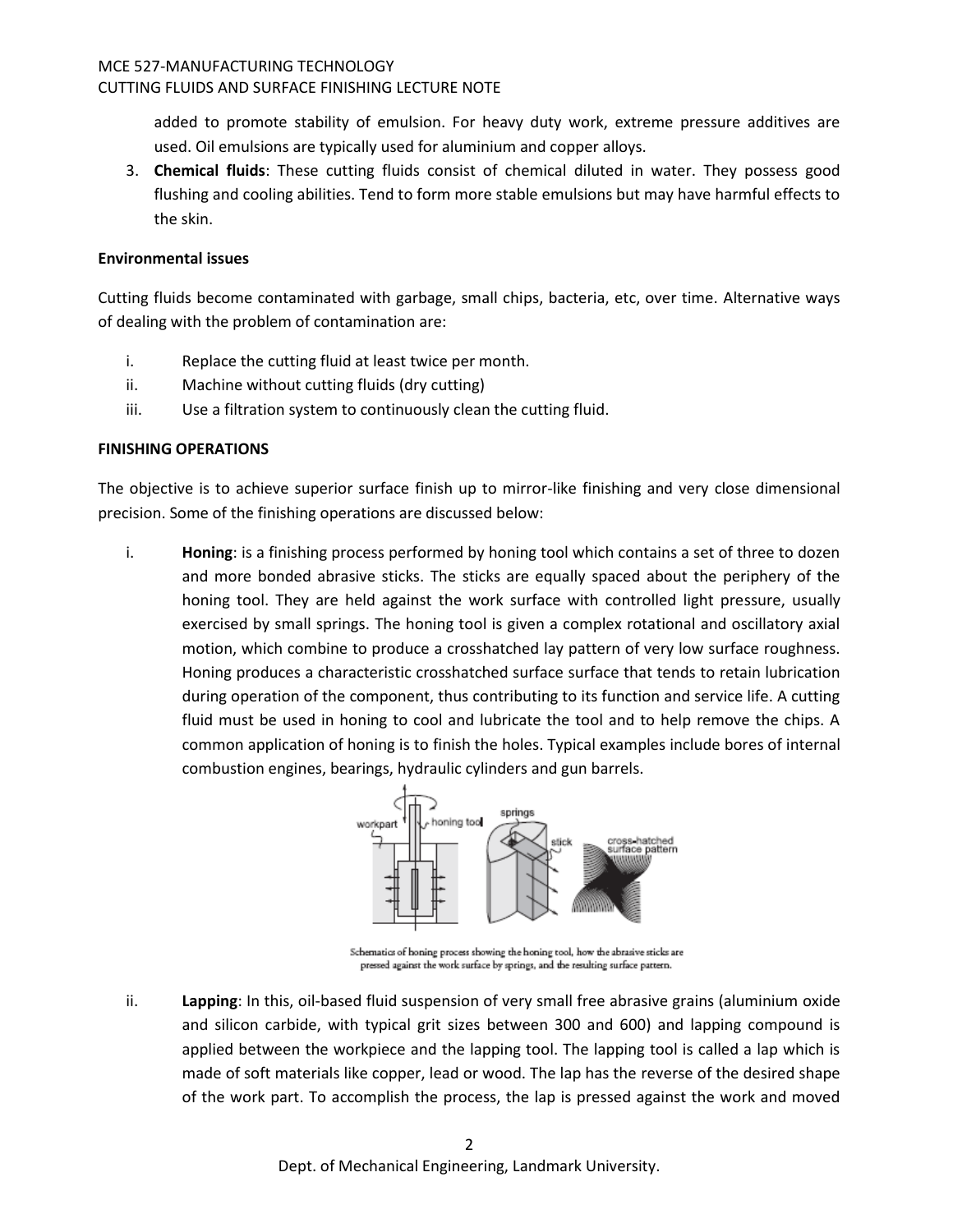back and forth over the surface in a figure-eight or other motion pattern, subjecting all portions of the surface to the same action. Lapping is sometimes performed by hand, but lapping machines accomplish the process with greater consistency and efficiency.

The cutting mechanism in lapping is that the abrasives become embedded in the lap surface and the cutting action is very similar to grinding but a concurrent cutting action of the free abrasive particles in the fluid cannot be excluded. Lapping is used to produce optical lenses, metallic bearing surfaces, gages, and other parts requiring very good finishes and extreme accuracy.



Schematics of lapping process showing the lap and the cutting action of suspended abrasive particles.

iii. **Super-finishing**: It is a finishing operation similar to honing but it involves the use of a single abrasive stick. The reciprocating motion of the stick is performed at higher frequency and smaller amplitudes. The grit size and pressures applied on the abrasive stick are smaller. A cutting fluid is used to cool the work surface and wash away chips. The cutting action terminates itself when a lubricant film is built up between the tool and work surface. Thus super-finishing is capable only of improving the surface finish but not dimensional accuracy. The result of these operating conditions is mirror like finishes with surface roughness values around 0.01 μm. It can be used to finish flat and external cylindrical surfaces.



Schematics of the superfinishig process.

- iv. **Polishing**: It is a finishing operation to improve the surface finish by means of a polishing wheel made of fabrics or leather and rotating at high speed. The abrasive grains are glued to the outside periphery of the polishing wheel. Polishing operations are often accomplished manually. It is used to remove scratches and burrs and to smooth rough surfaces.
- v. **Buffing**: It is a finishing operation similar to polishing in which abrasive grains are not glued to the wheel but are contained in a buffing compound that is pressed into the outside surface of the buffing wheel while it rotates. Buffing is usually done manually, although machines have been designed to perform the process automatically. It is used to provide attractive surfaces with high luster.